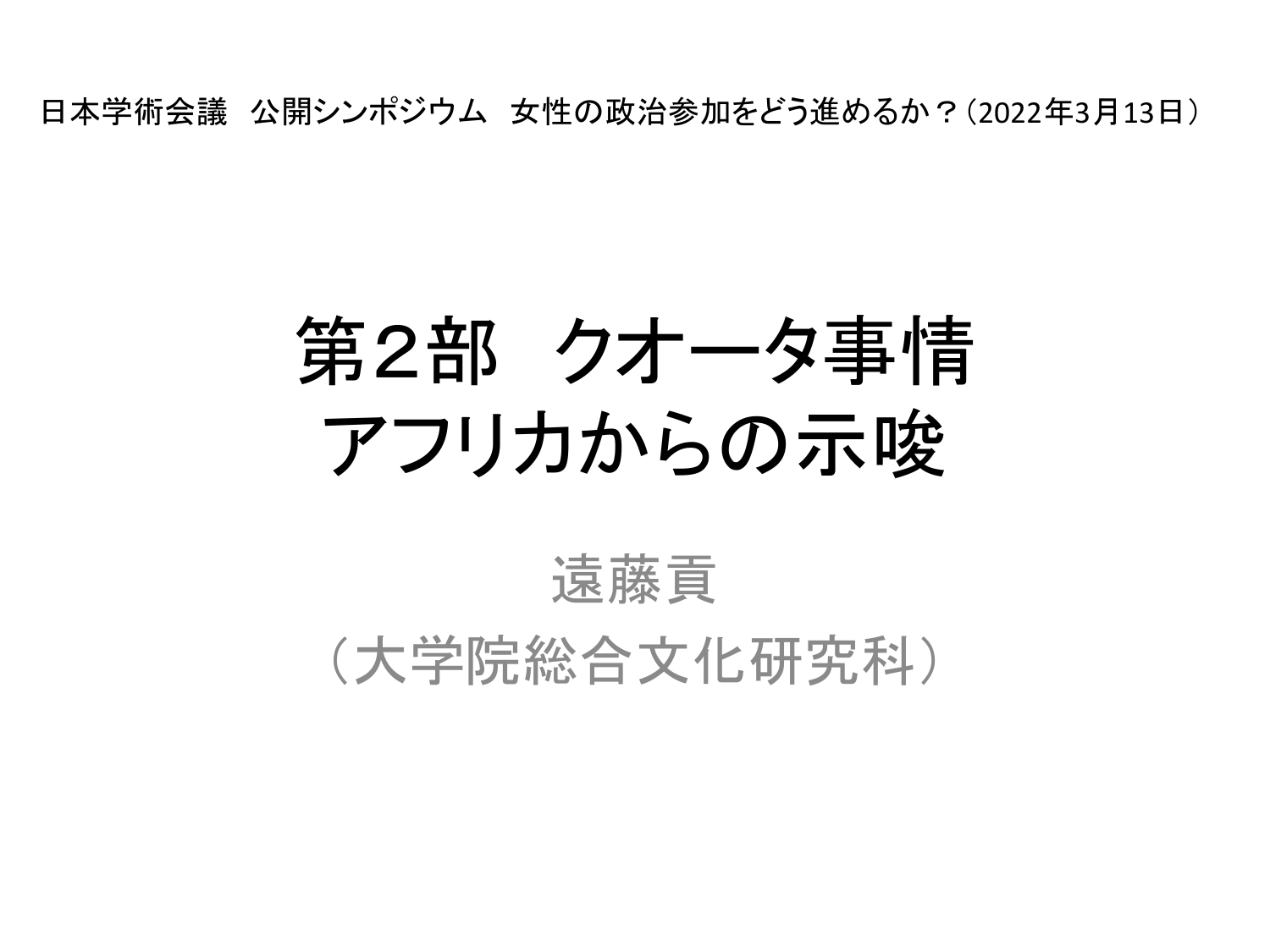



IPU Women in Politics 2021 https://www.ipu.org/women-in-politics-2021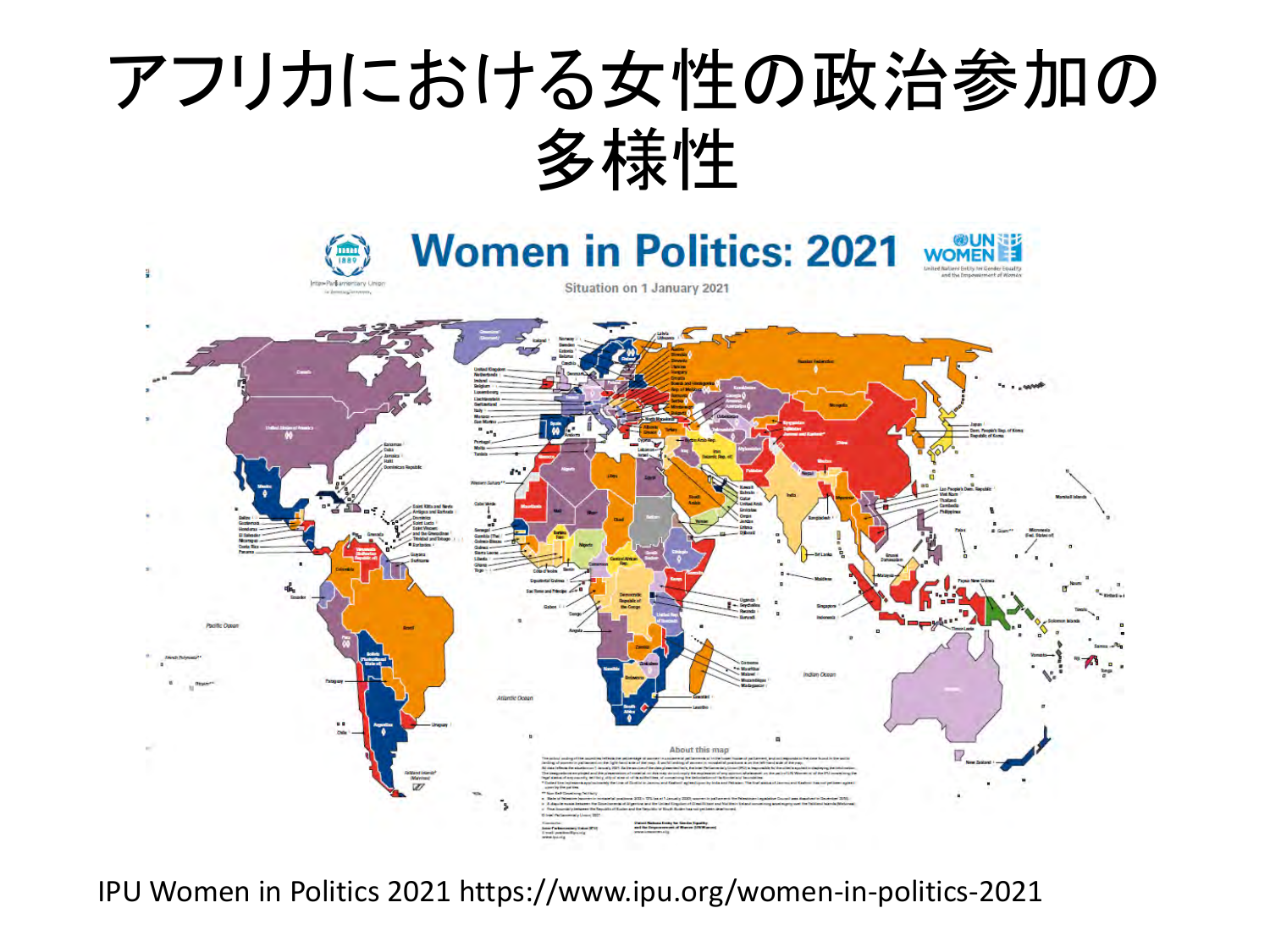#### 地域的特徴

| 地域        | 準地域          | 下院、あるい<br>は一院 | 上院    | 全議会   |
|-----------|--------------|---------------|-------|-------|
| サハラ以南アフリカ |              | 25.9%         | 25.2% | 25.8% |
|           | 東アフリカ        | 33.3%         | 30.3% | 32.9% |
|           | 南部アフリカ 30.7% |               | 31.9% | 30.9% |
|           | 中部アフリカ 21.9% |               | 24.5% | 22.5% |
|           | 西アフリカ        | 16.2%         | 12.2% | 15.8% |

IPU Open Data https://data.ipu.org/women-averages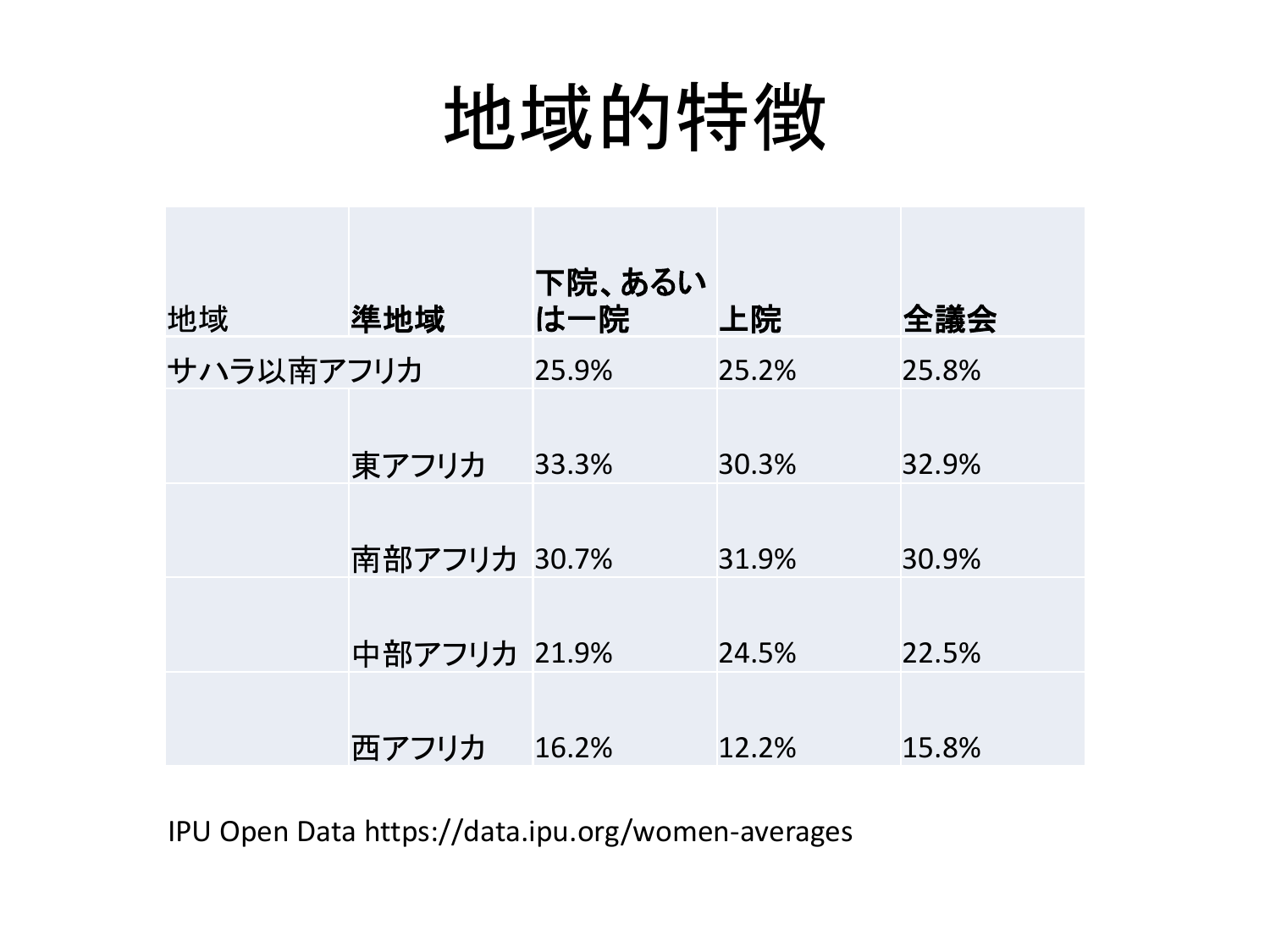#### 女性の政治参加における上位国の変化

Top 10 countries for women's participation in single and lower houses of parliament, 1995-2020

|             | 1995    | 2020                 |         |
|-------------|---------|----------------------|---------|
| Country     | % women | Country              | % women |
| Sweden      | 40.4    | Rwanda               | 61.3    |
| Norway      | 39.4    | Cuba                 | 53.2    |
| Denmark     | 33.5    | <b>Bolivia</b>       | 53.1    |
| Finland     | 33.5    | United Arab Emirates | 50.0    |
| Netherlands | 32.7    | Mexico               | 48.2    |
| Seychelles  | 27.3    | Nicaragua            | 47.3    |
| Austria     | 26.8    | Sweden               | 47.0    |
| Germany     | 26.3    | Grenada              | 46.7    |
| Iceland     | 25.4    | Andorra              | 46.4    |
| Argentina   | 25.3    | South Africa         | 46.4    |

IPU *Women in Parliament 1995-2020*, p.2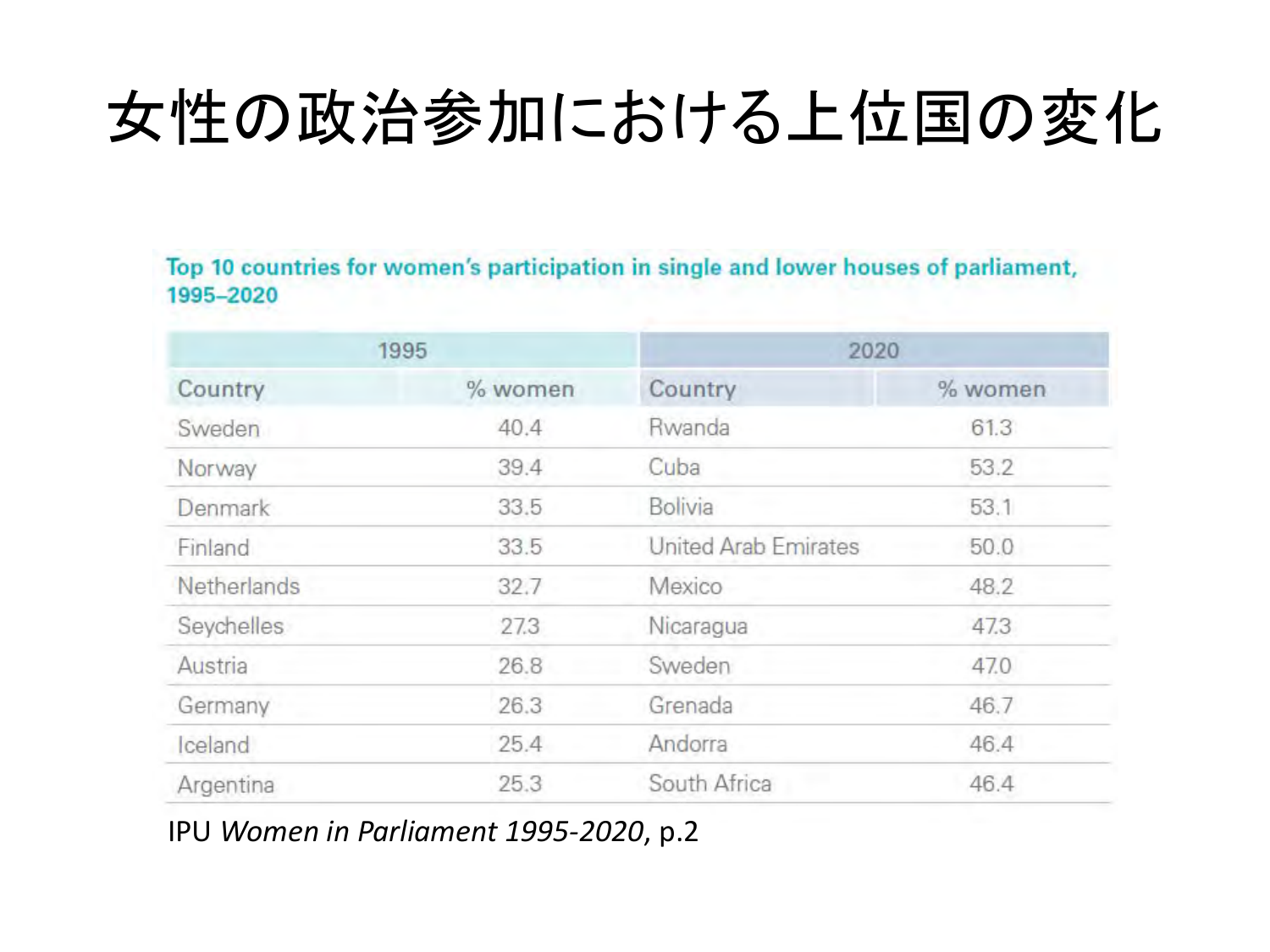# クオータ制の導入と女性議員比率

#### Gender quotas in the top 20 countries by share of women parliamentarians, single or lower houses, 2020

| Country                 | % women | Quota   |
|-------------------------|---------|---------|
| 1. Rwanda               | 613     | Yes**   |
| 2. Cuba                 | 53.2    | No.     |
| 3. Bolivia              | 53.1    | Yes *** |
| 4. United Arab Emirates | 50.0    | Yas**   |
| 5. Mexico               | 48.2    | Yes***  |
| 6. Nicaragua            | 47.3    | Yes***  |
| 7. Sweden               | 47.0    | Yes*    |
| Grenada<br>8.           | 46.7    | No.     |
| 9. Andorra              | 46.4    | No.     |
| ÷.<br>South Africa      | 46.4    | Yes*    |
| 11. Finland             | 46.0    | No.     |
| 12. Costa Rica          | 45.6    | Yes**   |
| 13. Spain               | 44.0    | Yes***  |
| 14. Senegal             | 43.0    | Yes**   |
| 15. Namibia             | 42.7    | "Yes*   |
| 16. Switzerland         | 415     | Yes*    |
| 17. Norway              | 41.4    | Yes*    |
| 18. Mozambique          | 41.2    | Yes*    |
| 19. Argentina           | 40.9    | Yes**   |
| 20. New Zealand         | 40.8    | Yes*    |

Yes\* Voluntary party quota

Yes\*\* Legislated quota (reserved seats plus legislated candidate quota)

Yes\*\*\* Legislated and party quotas-

#### IPU *Women in Parliament 1995-2020*, p.4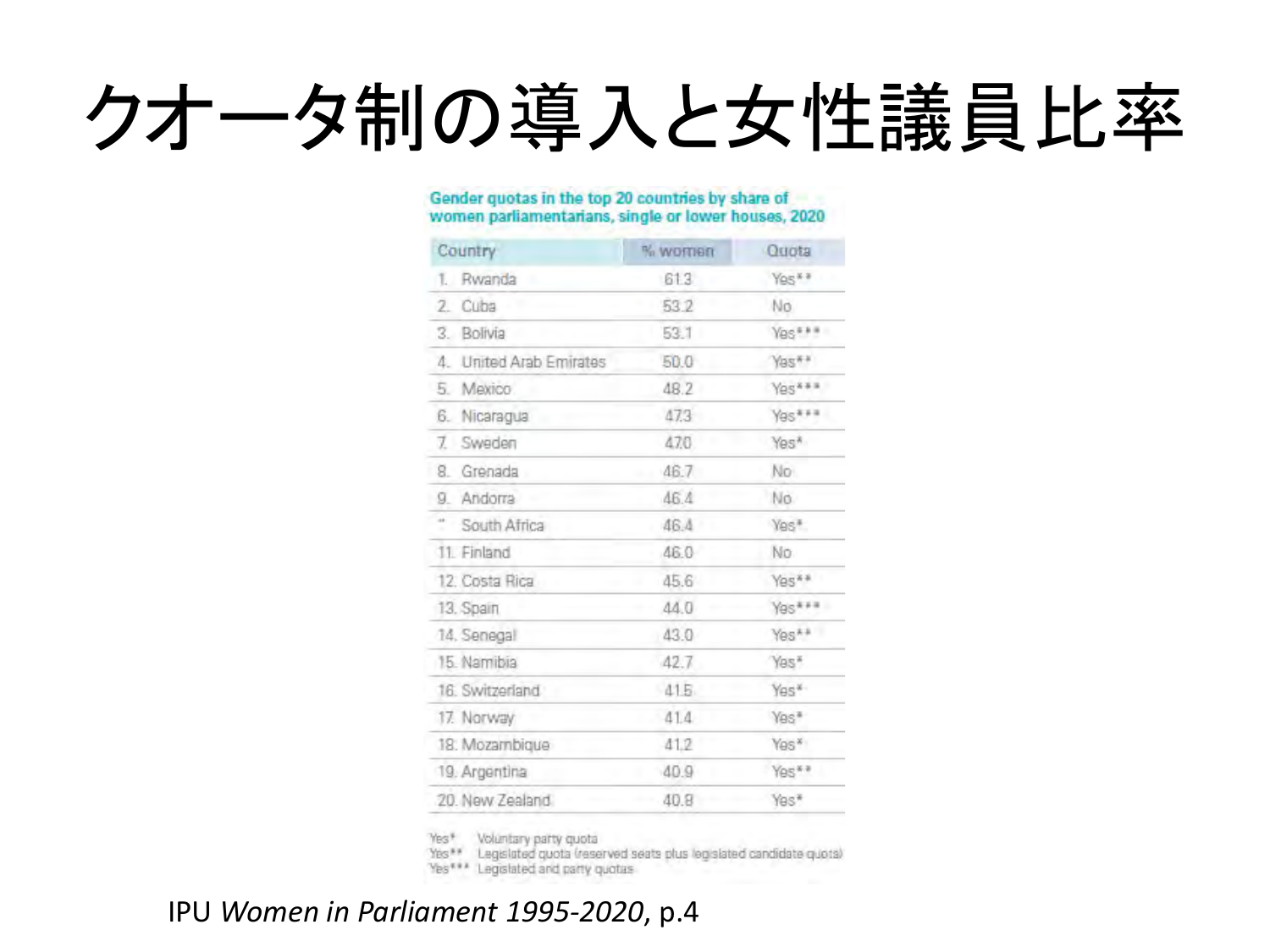## ルワンダの国会議員写真



IPU *Women in Parliament 1995-2020*, p.3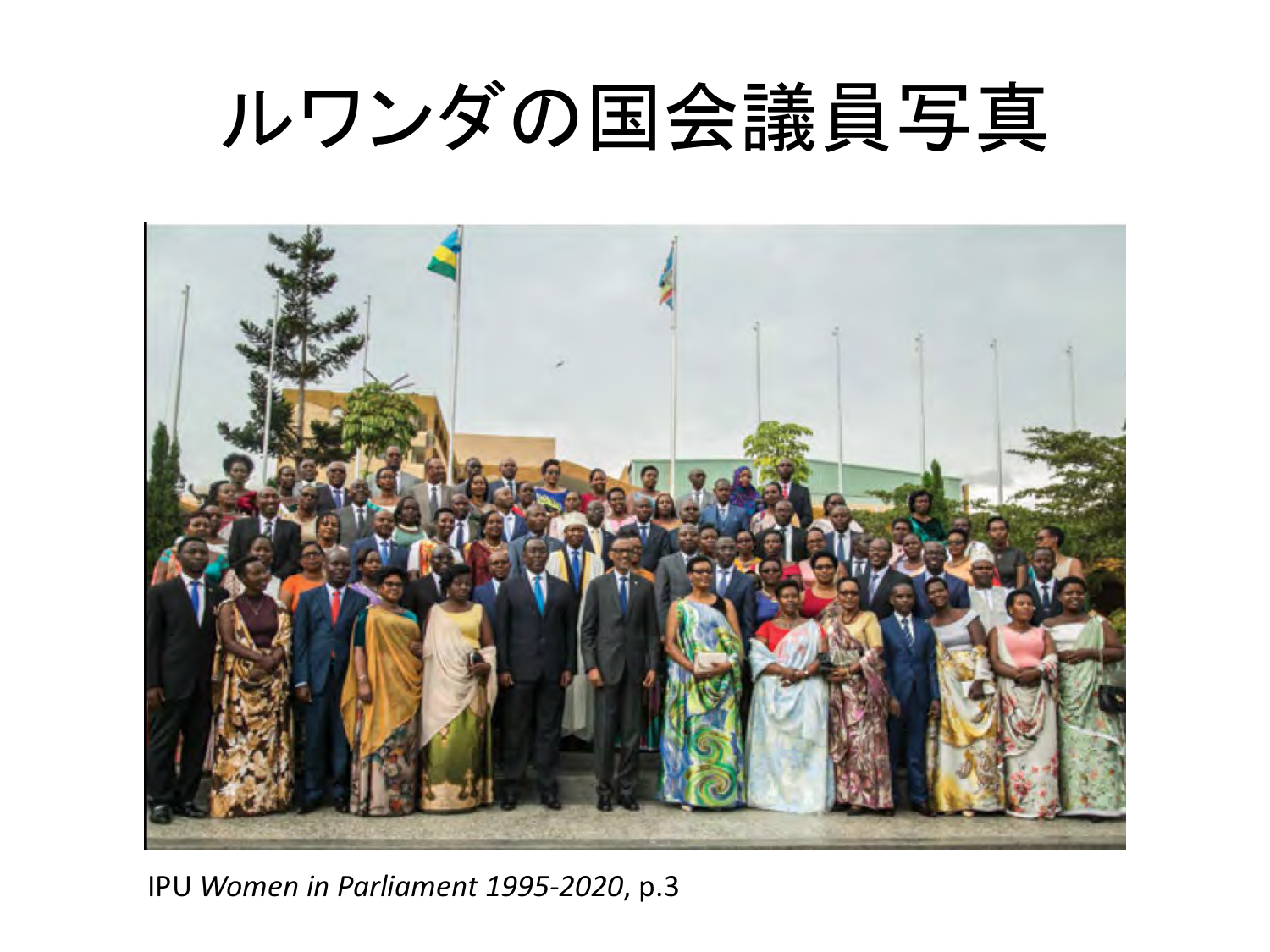

- 1994年のジェノサイド経験とルワンダ愛国戦線(RPF) の軍事的勝利→新たな「政治機会構造(political opportunity structure)」(「政治的移行(political transition) 」経験+「危機的状況(critical juncture) 」) ←人口に占める女性の割合が7割に
- ジェノサイド後の8政党から構成された新政権・移行政 権(GNU)のもとでの、RPF主導の取り組み:政党の指 名に基づき構成される一院制議会(RPFは半数近くが 女性議員を選出)→クオータ制の導入と女性の政治 的リーダーシップ経験の形成(女性の政治動員の必 要性)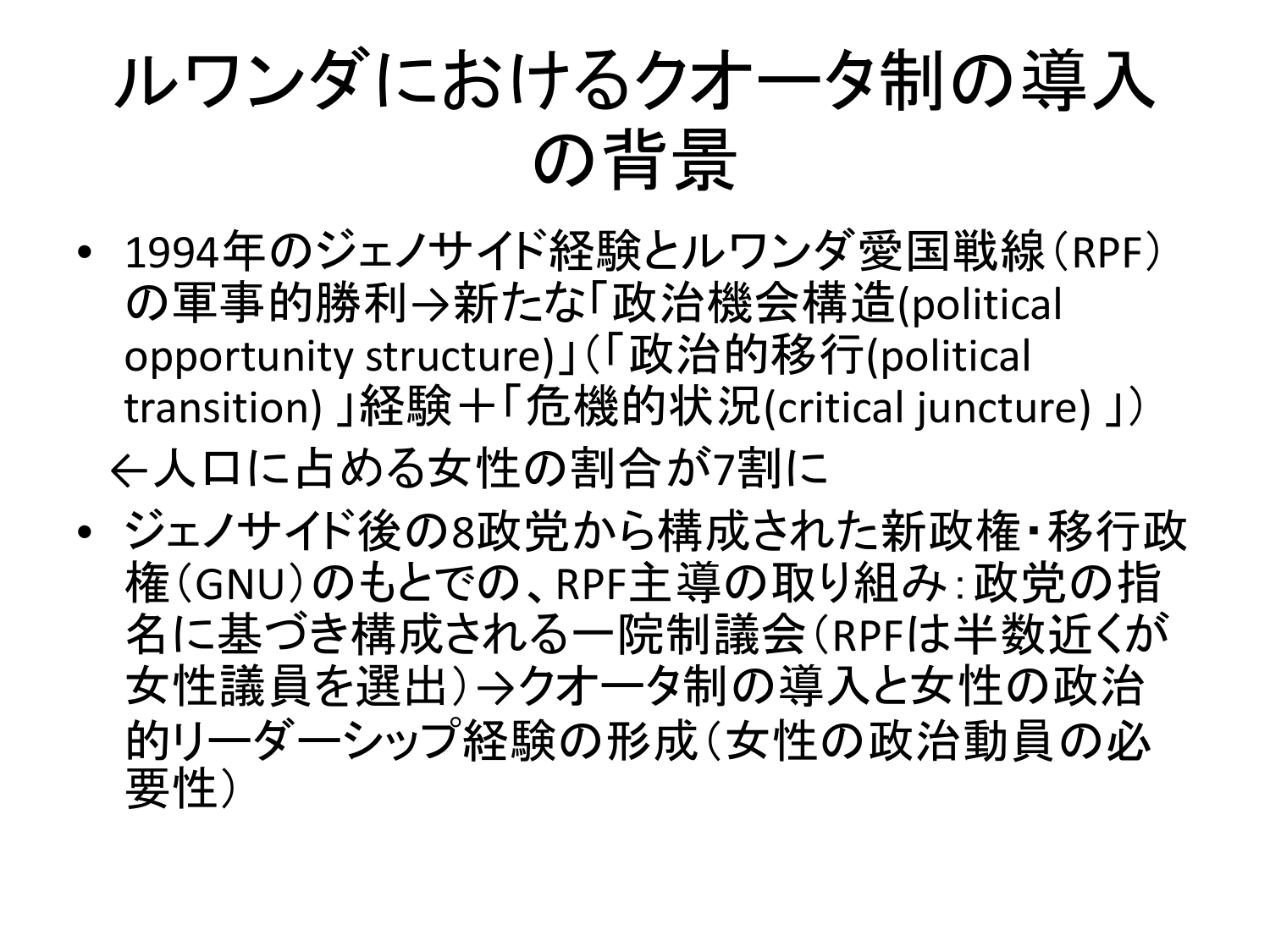## 2003年憲法

- 憲法起草委員会12名中女性が3名
- 上院に関してもクオータ制で女性議員が最低30%
- 憲法第75条(クオータ制で下院における女性30%の割り当て根拠)

The Chamber of Deputies is composed of eighty (80) Deputies. They originate and are elected from the following categories:

**1**°**.** fifty-three (53) Deputies elected from a fixed list of names of candidates proposed by political organisations or independent candidates elected by direct universal suffrage based on proportional representation;

**2**°**.** twenty- four (24) women elected by specific electoral colleges in accordance with the national administrative entities;

**3**°**.** two (2) Deputies elected by the National Youth Council;

**4**°**.** one (1) Deputy elected by the National Council of Persons with Disabilities. The organic law governing elections may increase or decrease the number of

Deputies or the categories mentioned in the first paragraph of this Article.

At least thirty percent (30%) of Deputies must be women.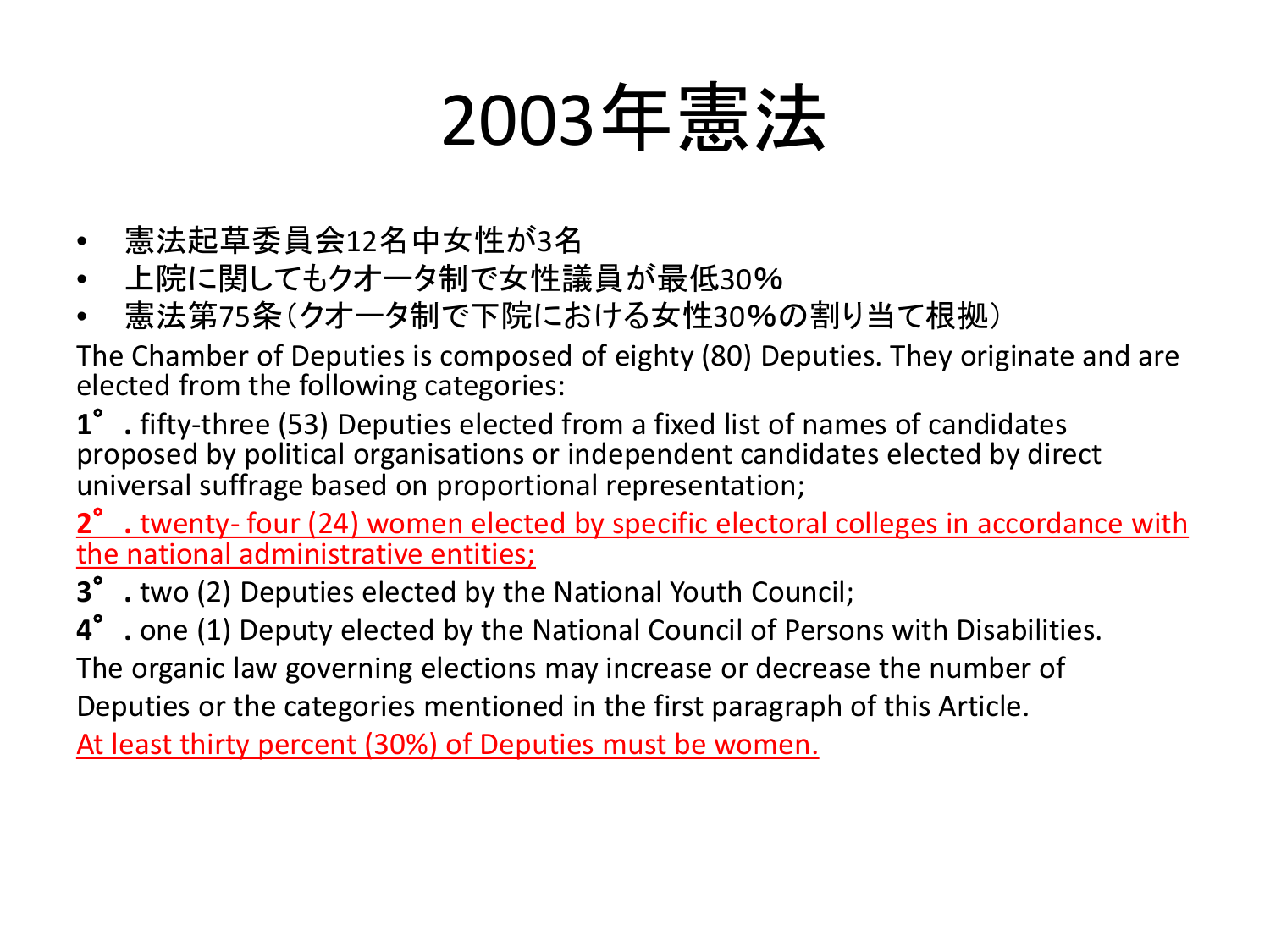#### 女性議員比率の変化

- ジェノサイド以前の議会 19%
- 1994年 17%
- 2000年 26%
- 2008年 56%
- 2013年 64%
- 2017年 61.3%

← 女性議員比率がクオータ制で決められた30% をはるかに超えている背景には、比例代表制で選 出される候補者リストに多くの女性候補が掲載さ れた結果という側面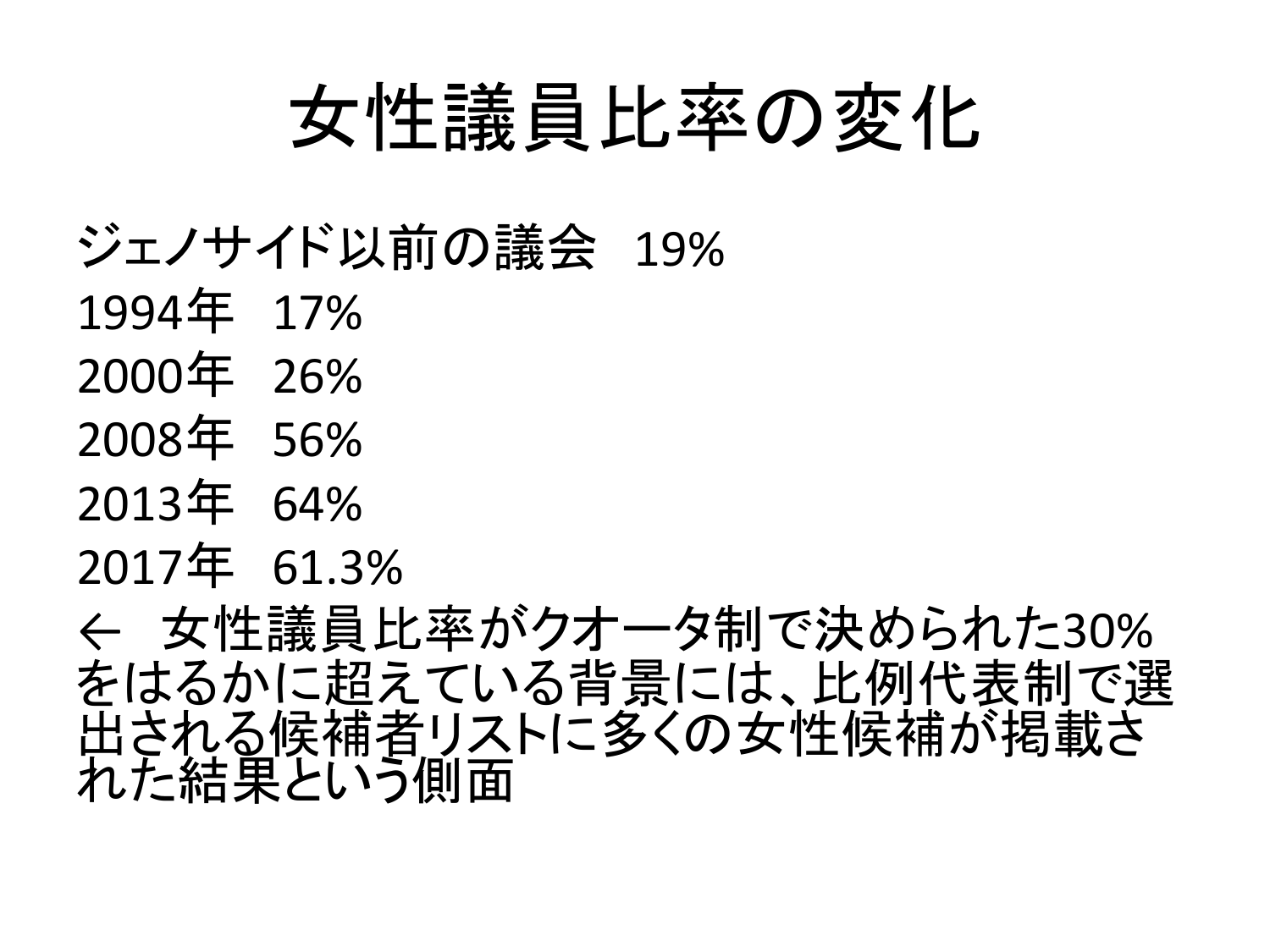#### クオータ制導入による政策効果

- クオータ制導入前の段階( GNU 期)でも、一定の新政策策 定に影響( 女性MPと市民社会組織などの協力)→「夫婦 財産制・贈与・相続法」(1999年)
- クオータ制導入後についての評価は両義的:
- ①土地政策、「土地法」の改革に関しては、ルワンダ女性議 員フォーラム(FWP)は、土地問題を女性の権利に関わる問 題というよりも、ルワンダ人全体に関わる問題と認識
- ②「ジェンダーに基づく暴力の防止と処罰に関する法律」 (2009)には、 FWPの積極的関与
- 象徴的代表効果:女性に対する「敬意」の向上←女性の政 治指導者認識の向上;女性の教育機会拡大→ルワンダの 社会に根ざしてきた「家父長制」社会の変容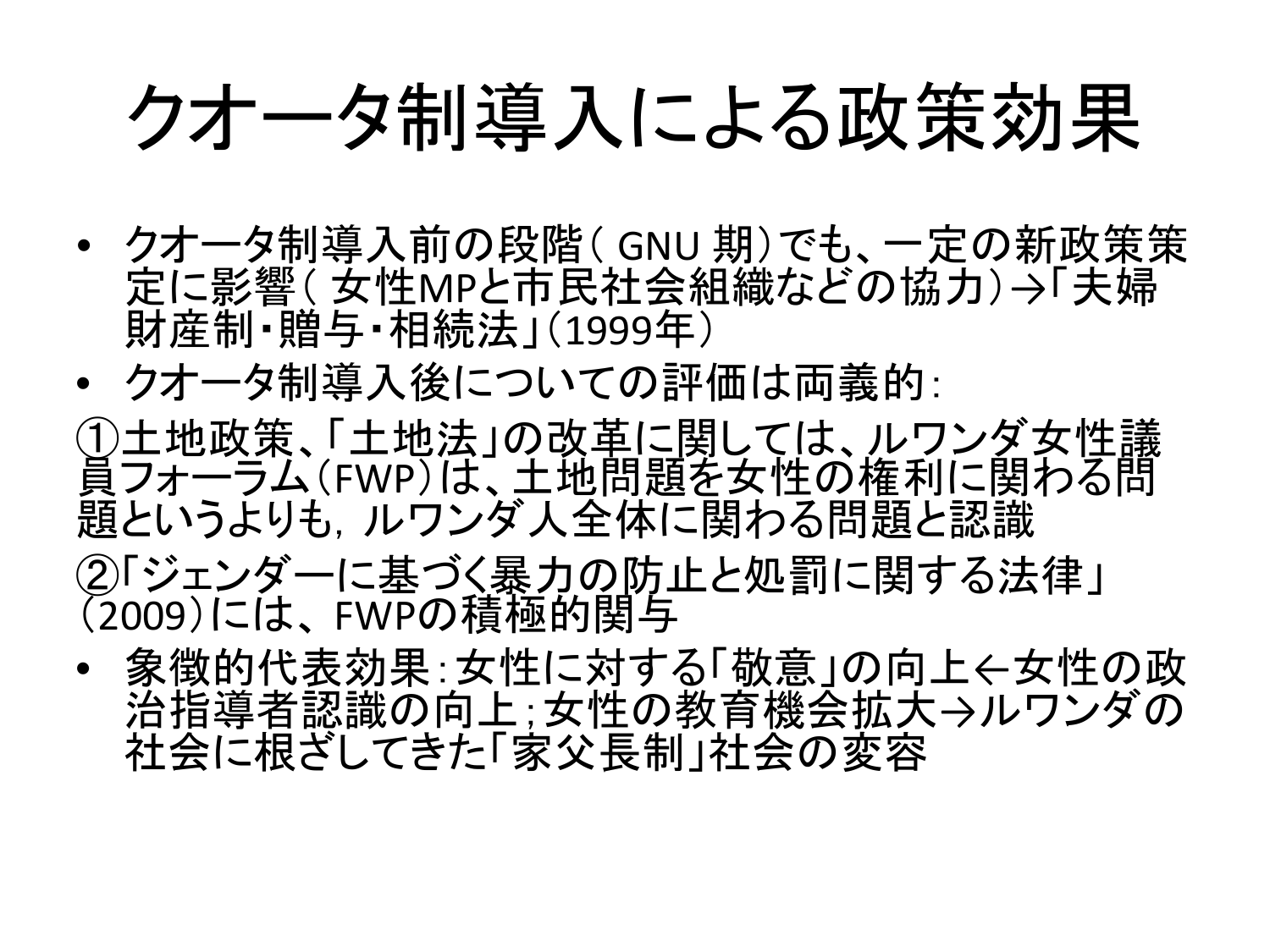## 権威主義化するルワンダ

- 下院選挙で有力野党が解党
- 大統領選挙でカガメ大統領の対抗馬取り締 まり、逮捕の対象
- → RPFの選挙での圧勝
- 「三選問題」をめぐり憲法改正(2015年): 2003年憲法第101条の「5年任期2期まで」の 規程変更(2017年実施選挙向け)→12月8日 の国民投票で98.3%の賛成で改定案採択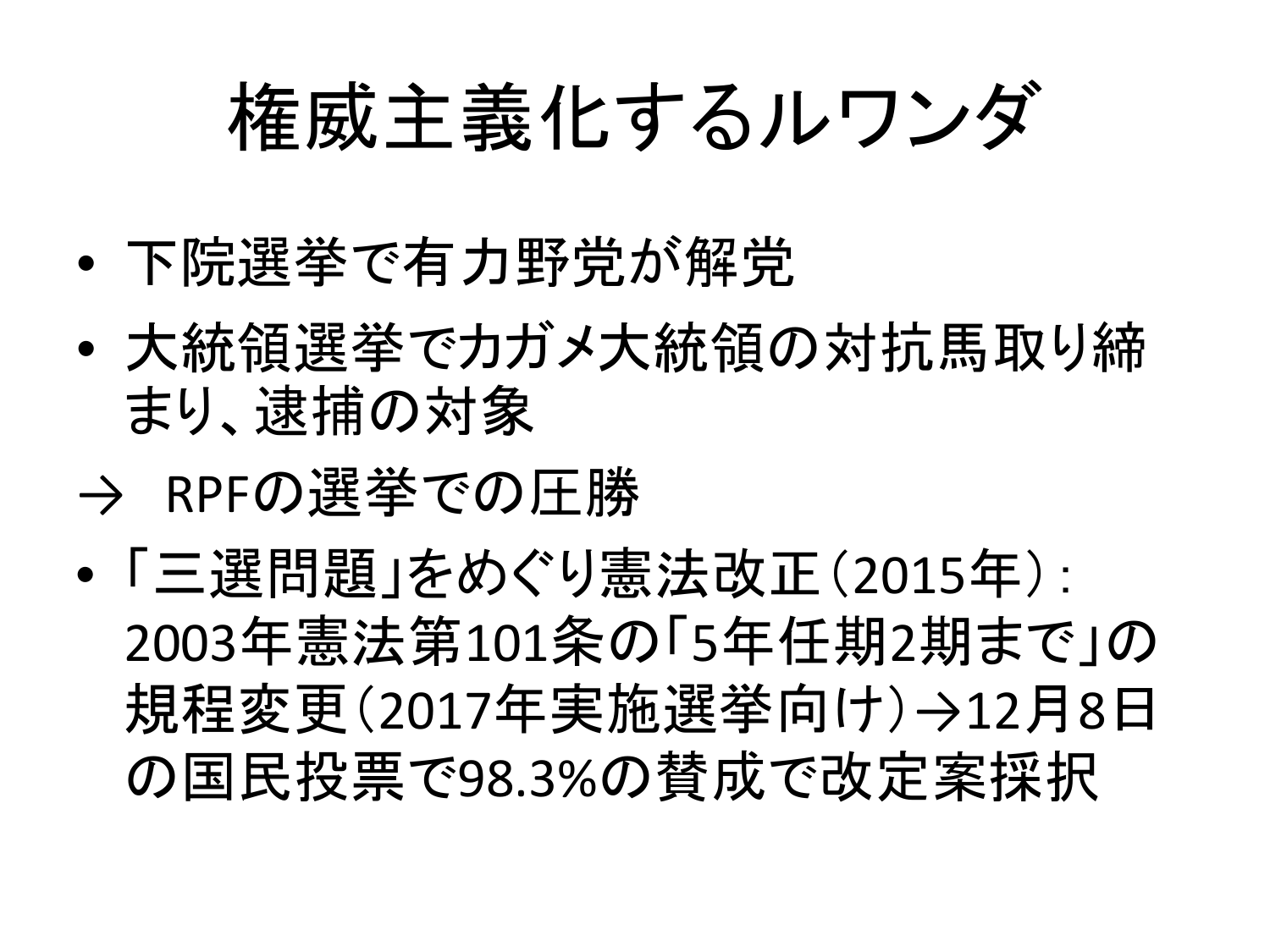## 憲法改正(2015年)

#### 憲法第172条

- The President of the Republic in office at the time this revised Constitution comes into force continues to serve the term of office for which he was elected.
- Without prejudice to Article 101 of this Constitution, considering the petitions submitted by Rwandans that preceded the coming into force of this revised Constitution, which were informed by the particular challenges of Rwanda's tragic history and the choice made to overcome them, the progress so far achieved and the desire to lay a firm foundation for sustainable development, a seven (7) year presidential term of office is established and shall follow the completion of the term of office referred to in the first paragraph of this Article.
- The provisions of Article 101 of this Constitution shall take effect after the seven (7) year term of office referred to in the second paragraph of this Article.
- → カガメ大統領は改定憲法の下で、2034年まで大統領職に留まることが 可能に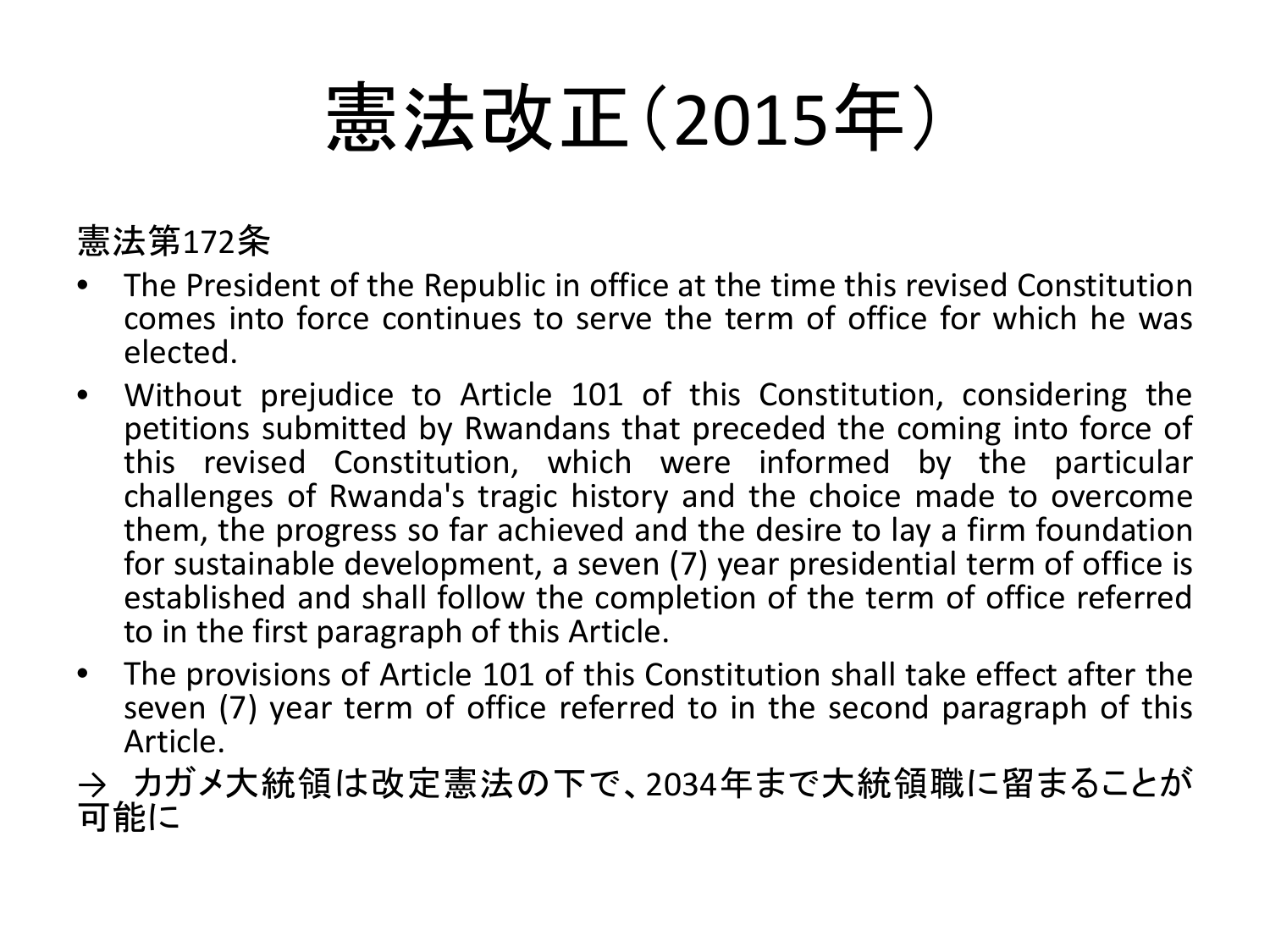# ルワンダの政治体制評価

#### **Declines in East Africa**

Comparison of aggregate scores between 2009 - 2014 for Kenya, Uganda, Burundi, Rwanda, and Ethiopia.



Source: Freedom House Get the Data Embed